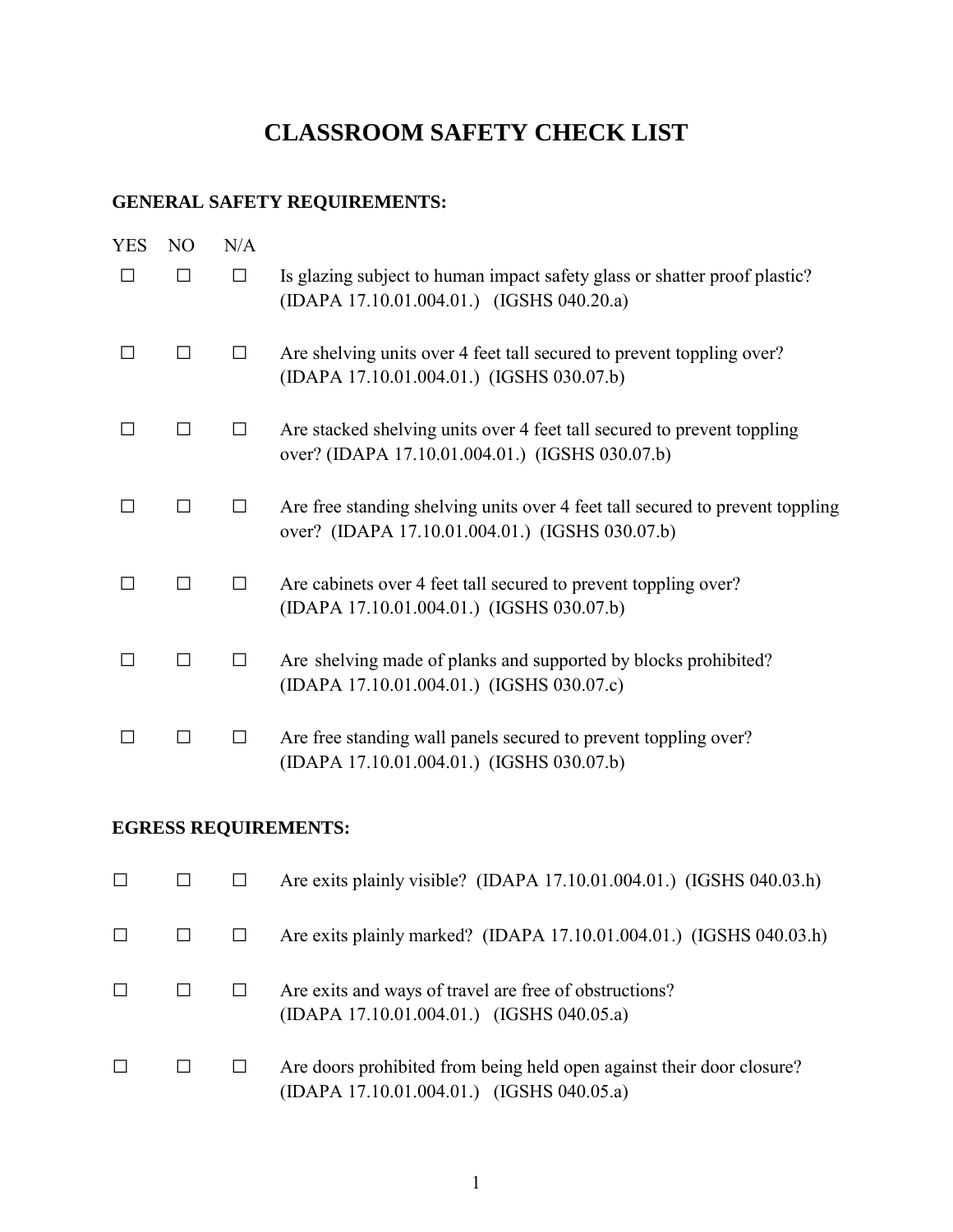| <b>YES</b>   | N <sub>O</sub> | N/A    |                                                                                                                                |
|--------------|----------------|--------|--------------------------------------------------------------------------------------------------------------------------------|
| $\Box$       | □              | $\Box$ | Are exits readily accessible? (IDAPA 17.10.01.004.01.)<br>(IGSHS 040.09.a)                                                     |
| □            | □              | $\Box$ | Are two exits available when the occupant load is 50 or more?<br>(IDAPA 17.10.01.004.01.) (IGSHS 040.03.d)                     |
| □            | $\Box$         | $\Box$ | Are there exit signs for each exit when two exits are required?<br>(IDAPA 17.10.01.004.02.) (IGSHS 040.08.q)                   |
| $\Box$       | $\Box$         | $\Box$ | Are mirrors prohibited from being on exit doors or adjacent to exits?<br>(IDAPA 17.10.01.004.01.) (IGSHS 040.09.d)             |
| □            | □              | $\Box$ | Are coverings or hangings forbidden from covering exits? (IDAPA<br>17.10.01.004.01.) (IGSHS 040.09.d)                          |
| □            | $\Box$         | □      | Are aisle widths maintained at 28 inches minimum?<br>(IDAPA 17.10.01.004.01.) (IGSHS 040.09.j)                                 |
| □            | $\Box$         | $\Box$ | Do exit doors open a minimum of 90 degrees? (IDAPA 17.10.01.004.01.)<br>(IGSHS 040.08.c)                                       |
| □            | $\Box$         | $\Box$ | Are floors level on both sides of the doors equal to the width of the door<br>leaf? (IDAPA 17.10.01.004.01.) (IGSHS 040.18.e.) |
| $\mathsf{L}$ | $\Box$         | ப      | Is the means of egress continuously maintained free from all obstructions?<br>(IDAPA 17.10.01.004.01.) (IGSHS 040.19.b)        |
| $\Box$       | П              | $\Box$ | Are obstructions to the view of exit signs forbidden?<br>(IDAPA 17.10.01.004.01.) (IGSHS 040.23.d)                             |
| $\Box$       | □              | $\Box$ | Are exit sign letters a minimum of 6 inches high with 3/4 inch strokes?<br>(IDAPA 17.10.01.004.01.) (IGSHS 040.23.e.)          |
| $\Box$       | $\Box$         | $\Box$ | Are exit signs illuminated by a reliable light source?<br>(IDAPA 17.10.01.004.01.) (IGSHS 042.05.a)                            |
| $\Box$       | $\Box$         | $\Box$ | Are exit signs of contrasting colors that do not blend-in with the décor?<br>(IDAPA 17.10.01.004.01.) (IGSHS 040.23.f)         |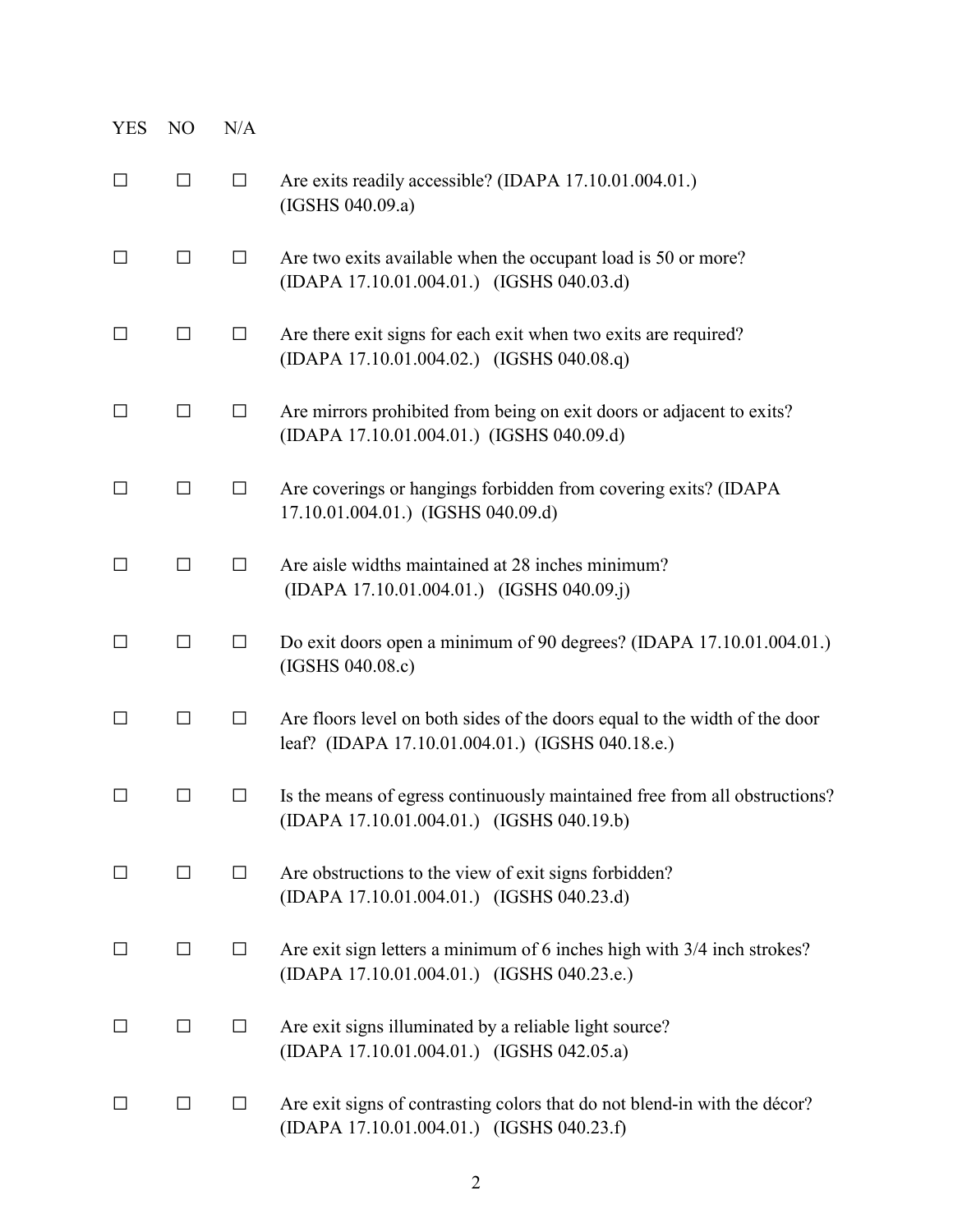| <b>YES</b> | NO | N/A |                                                                                                          |
|------------|----|-----|----------------------------------------------------------------------------------------------------------|
|            |    |     | Are exit signs readily visible? (IDAPA 17.10.01.004.01.)<br>(IGSHS 040.23.d)                             |
|            |    |     | Are exit signs either externally or internally illuminated?<br>(IDAPA 17.10.01.004.01.) (IGSHS 042.05.a) |
|            |    |     | Do exit signs have emergency back-up illumination?<br>$(IDAPA 17.10.01.004.01.)$ $(IGSHS 042.05.b)$      |

## **ELECTRICAL REQUIREMENTS:**

|   |              | П       | Do grounded flexible electric power cords have the ground prong<br>installed? (IDAPA 17.10.01.004.01) (IGSHS 150.05.b)                                                          |
|---|--------------|---------|---------------------------------------------------------------------------------------------------------------------------------------------------------------------------------|
|   | П            | $\Box$  | Do electric power taps have the ground prong installed?<br>(IDAPA 17.10.01.004.01) (IGSHS 150.06.d)                                                                             |
| П | П            | $\Box$  | Are flexible electric cords protected against physical damage?<br>(IDAPA 17.10.01.004.01) (IGSHS 150.05.c)                                                                      |
|   | $\mathsf{L}$ | П       | Are flexible electric extension cords forbidden from being used as a<br>substitute for fixed permanent electric wiring? (IDAPA 17.10.01.004.01)<br>(IGSHS 150.05.d)             |
|   |              | П       | Are flexible electric cords forbidden from being run through holes in<br>walls, ceilings, floors, or attached to building surfaces?<br>(IDAPA 17.10.01.004.01) (IGSHS 150.05.e) |
| П | П            | П       | Are flexible electric cords forbidden from being run through doorways,<br>windows, etc.? (IDAPA 17.10.01.004.01) (IGSHS 150.05.f)                                               |
|   | П            | П       | Are flexible electric cords forbidden from being concealed behind walls,<br>ceilings, or floors? (IDAPA 17.10.01.004.01) (IGSHS 150.05.g)                                       |
|   | П            | $\perp$ | Are electric fixtures and receptacles free of exposed electric wires?<br>(IDAPA 17.10.01.004.01) (IGSHS 150.07.c)                                                               |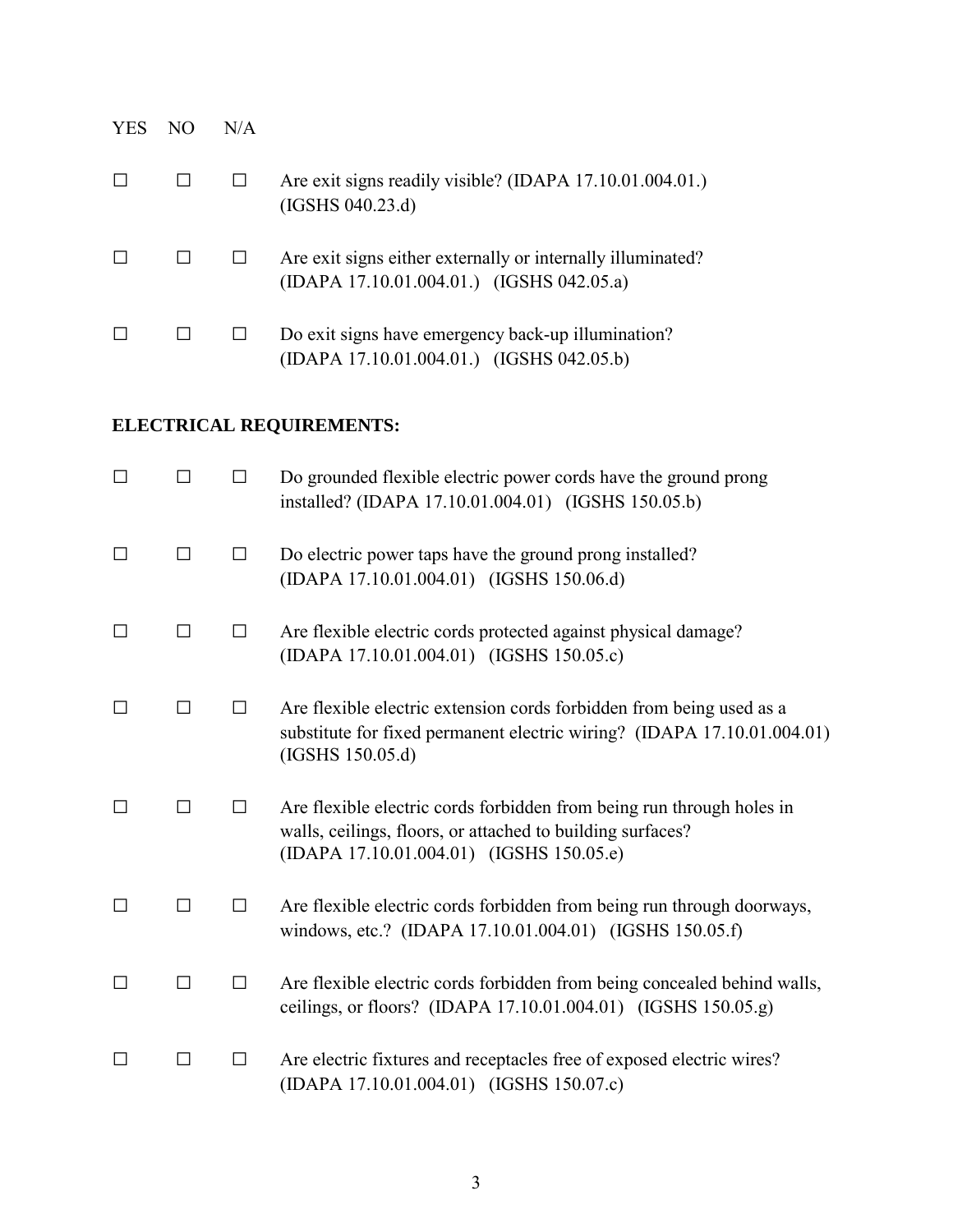| <b>YES</b> | N <sub>O</sub> | N/A    |                                                                                                                                                                    |
|------------|----------------|--------|--------------------------------------------------------------------------------------------------------------------------------------------------------------------|
| $\Box$     | □              | $\Box$ | Are flexible electric cords free from worn, frayed, or damaged areas?<br>(IDAPA 17.10.01.004.01) (IGSHS 150.04.e)                                                  |
| $\Box$     | □              | $\Box$ | Are there cover plates covering all exposed wires in electric receptacle<br>enclosures, etc? (IDAPA 17.10.01.004.01) (IGSHS 150.07.c)                              |
| $\Box$     | □              | $\Box$ | Do all flexible electric cords have strain relief? (IDAPA 17.10.01.004.01)<br>(IGSHS 150.05.i)                                                                     |
| $\Box$     | □              | $\Box$ | Are flexible electric extension cords inspected for serviceability before<br>each use? (IDAPA 17.10.01.004.01) (IGSHS 150.05.j)                                    |
| П          | □              | $\Box$ | Are electric power taps forbidden from being daisy chained@, Apiggy<br>backed@, or otherwise connected to one another?<br>(IDAPA 17.10.01.004.01) (IGSHS 150.06.a) |
| $\Box$     | $\Box$         | $\Box$ | Are flexible electric extension cords plugged directly to an approved<br>electric receptacle? (IDAPA 17.10.01.004.01) (IGSHS 150.05.k)                             |
| $\Box$     | П              | $\Box$ | Are electric power taps plugged directly to an approved electric<br>receptacle? (IDAPA 17.10.01.004.01) (IGSHS 150.06.a)                                           |
| $\Box$     | П              | $\Box$ | Are defective flexible electric extension cords prohibited from being used?<br>(IDAPA 17.10.01.004.01) (IGSHS 150.05.1)                                            |
| $\Box$     | $\Box$         | $\Box$ | Are flexible electric cords forbidden from being spliced?<br>(IDAPA 17.10.01.004.01) (IGSHS 150.04.h)                                                              |
| ⊔          | $\Box$         | $\Box$ | Is GFCI protection provided for electric receptacles near sinks, within<br>6 feet of a water source? (IDAPA 17.10.01.004.01) (IGSHS 150.09.g)                      |

### **FIRE SAFETY:**

□ □ □ Is a fire extinguisher available within 75 feet? (IDAPA 17.10.01.004.01.) (IGSHS 061.05.b)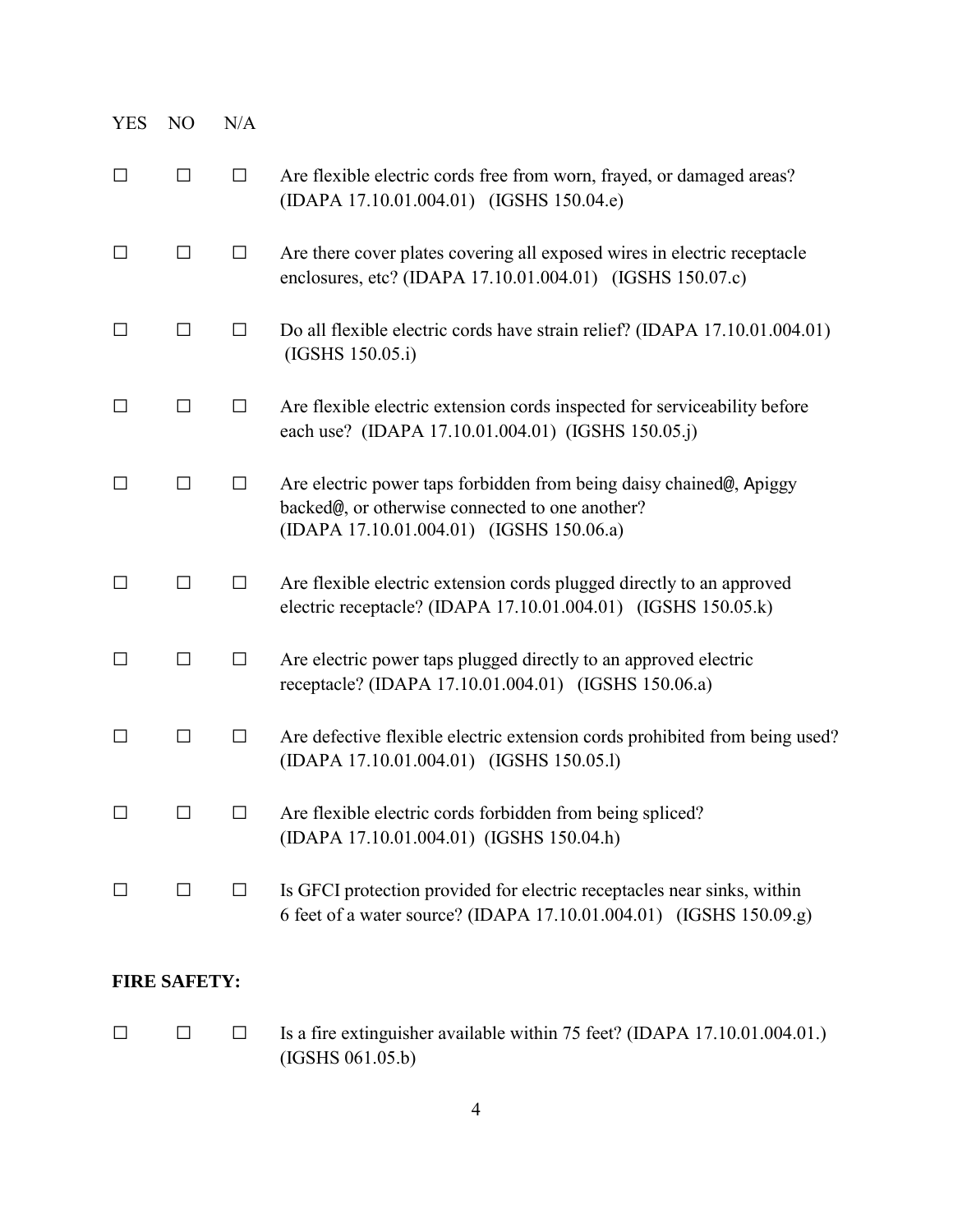| <b>YES</b> | N <sub>O</sub> | N/A    |                                                                                                                                                                                                         |
|------------|----------------|--------|---------------------------------------------------------------------------------------------------------------------------------------------------------------------------------------------------------|
| □          | $\Box$         | $\Box$ | Is the fire alarm signal audible in all parts of the building?<br>(IDAPA 17.10.01.004.01.) (IGSHS 064.03.c)                                                                                             |
| $\Box$     | $\Box$         | $\Box$ | Are items prohibited from being stored on or hung from fire sprinkler<br>piping or sprinkler heads? (IDAPA 17.10.01.004.01.) (IGSHS 063.04.h)                                                           |
| ΙI         | $\Box$         | $\Box$ | Are fire pull stations prohibited from being unobstructed?<br>(IDAPA 17.10.01.004.01.) (IGSHS 064.11.c)                                                                                                 |
| ΙI         | $\Box$         | $\Box$ | Is the storage of piled combustible materials orderly and maintained 2-feet<br>from the ceiling? (IDAPA 17.10.01.004.01) (IGSHS 060.04.a)                                                               |
| П          | $\Box$         | $\Box$ | Is the storage of any material maintained at least 18-inches from fire<br>sprinkler heads? (IDAPA 17.10.01.004.01) (IGSHS 060.04.a)                                                                     |
| □          | □              | $\Box$ | Are flammable or combustible materials prohibited from being stored in<br>exit corridors or exit enclosures? (IDAPA 17.10.01.004.01)<br>(IGSHS 060.04.b)                                                |
| □          | □              | $\Box$ | Is child prepared artwork and teaching materials kept to 20 percent or less<br>of the wall or ceiling area? (IDAPA 17.10.01.004.05)<br>(NFPA 101 11-7.4)                                                |
| $\Box$     | □              | $\Box$ | Are electrically heated appliances kept away from combustible materials?<br>(IDAPA 17.10.01.004.01.) (IGSHS 060.04.p)                                                                                   |
|            | $\mathsf{L}$   |        | Do heating appliances shall have tip over protection?<br>(IDAPA 17.10.01.004.01) (IGSHS 060.04.p)                                                                                                       |
|            | □              | $\Box$ | Is instruction being prohibited from hazardous areas, <i>i.e.</i> boiler,<br>mechanical, and maintenance rooms, areas, or spaces, not intended for<br>classes? (IDAPA 17.10.01.004.01) (IGSHS 110.06.d) |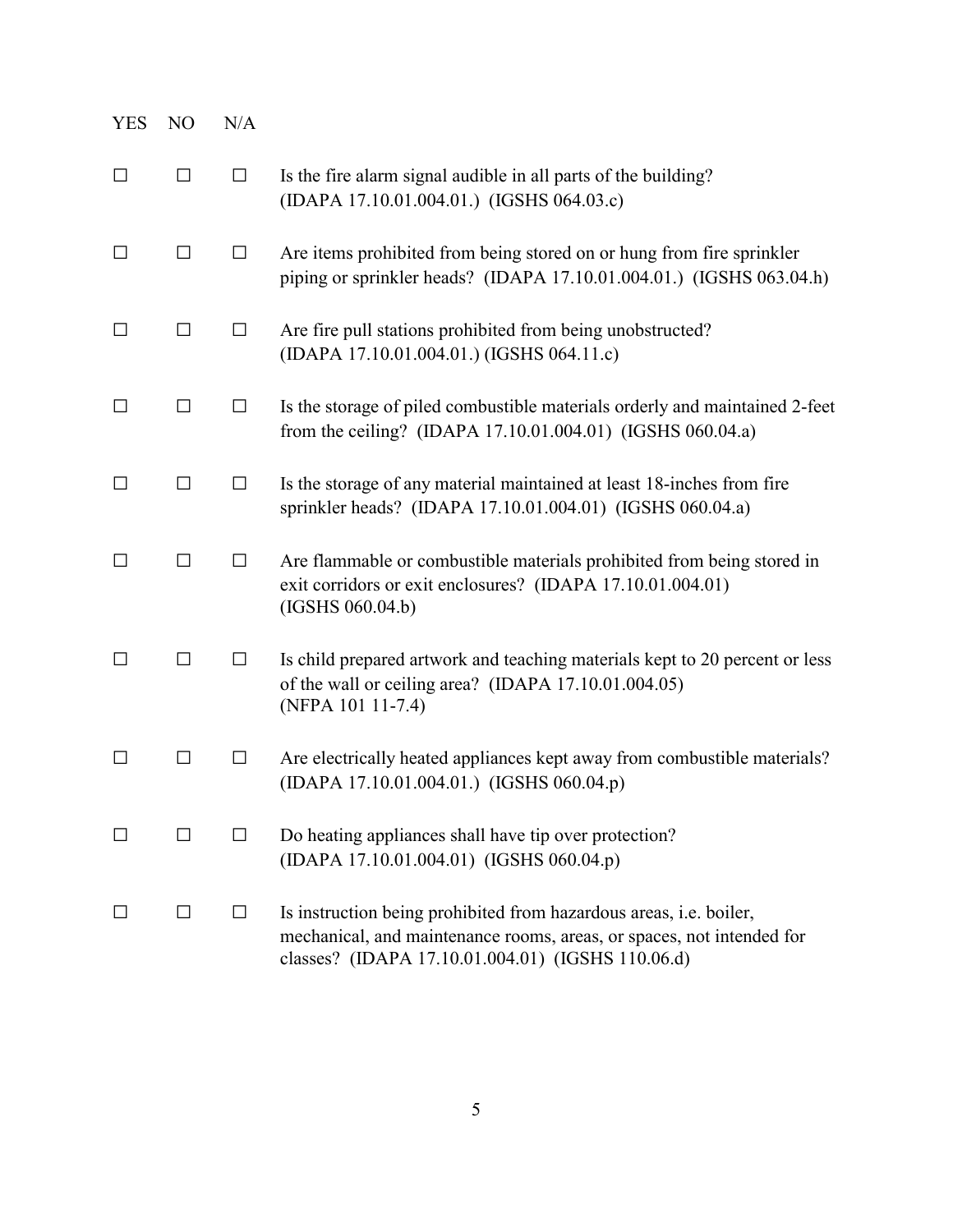| YES     | N <sub>O</sub>      | N/A    |                                                                                                                                                                                                                                                                                                                                         |
|---------|---------------------|--------|-----------------------------------------------------------------------------------------------------------------------------------------------------------------------------------------------------------------------------------------------------------------------------------------------------------------------------------------|
| $\perp$ | $\Box$              | $\Box$ | Are kindergarten classes forbidden to be located above or below the floor<br>of exit discharge except when the floor level is within 4-feet of the<br>adjacent ground level at the point of exit or the building is fully<br>sprinklered and the room has 2 exits directly to the exterior?<br>(IDAPA 17.10.01.004.01) (IGSHS 110.04.a) |
| $\perp$ | ΙI                  | $\Box$ | Are first grade classes forbidden to be located above or below the floor of<br>exit discharge except when the floor level is within 4-feet of the adjacent<br>ground level at the point of exit or the building is fully sprinklered and the<br>room has 2 exits directly to the exterior? (IDAPA 17.10.01.004.01)<br>(IGSHS 110.04.a)  |
| $\perp$ | ΙI                  | ப      | Are second grade classes forbidden to be located above or below the floor<br>of exit discharge except when the floor level is within 4-feet of the<br>adjacent ground level at the point of exit or the building is fully<br>sprinklered and the room has 2 exits directly to the exterior?<br>(IDAPA 17.10.01.004.01) (IGSHS 110.04.a) |
| $\perp$ | П                   | $\Box$ | Are nursery schools forbidden to be located above or below the floor of<br>exit discharge except when the floor level is within 4-feet of the adjacent<br>ground level at the point of exit or the building is fully sprinklered and the<br>room has 2 exits directly to the exterior? (IDAPA 17.10.01.004.01)<br>(IGSHS 110.04.a)      |
| $\Box$  | ΙI                  | $\Box$ | Are school fire drills conducted monthly? (IDAPA 17.10.01.004.06)<br>(IGSHS 110.12.b)                                                                                                                                                                                                                                                   |
|         |                     | $\Box$ | Is the fire alarm system separate from the school bell system?<br>(IDAPA 17.10.01.004.01) (IGSHS 110.04.13.b)                                                                                                                                                                                                                           |
|         | <b>HOUSEKEEPING</b> |        |                                                                                                                                                                                                                                                                                                                                         |
| $\Box$  | $\Box$              | $\Box$ | Is the classroom and associated areas kept clean and orderly?<br>(IDAPA 17.10.01.004.01.)                                                                                                                                                                                                                                               |
| ⊔       | $\Box$              | $\Box$ | Is the classroom and associated areas maintained in a sanitary condition?<br>(IDAPA 17.10.01.004.01.)                                                                                                                                                                                                                                   |